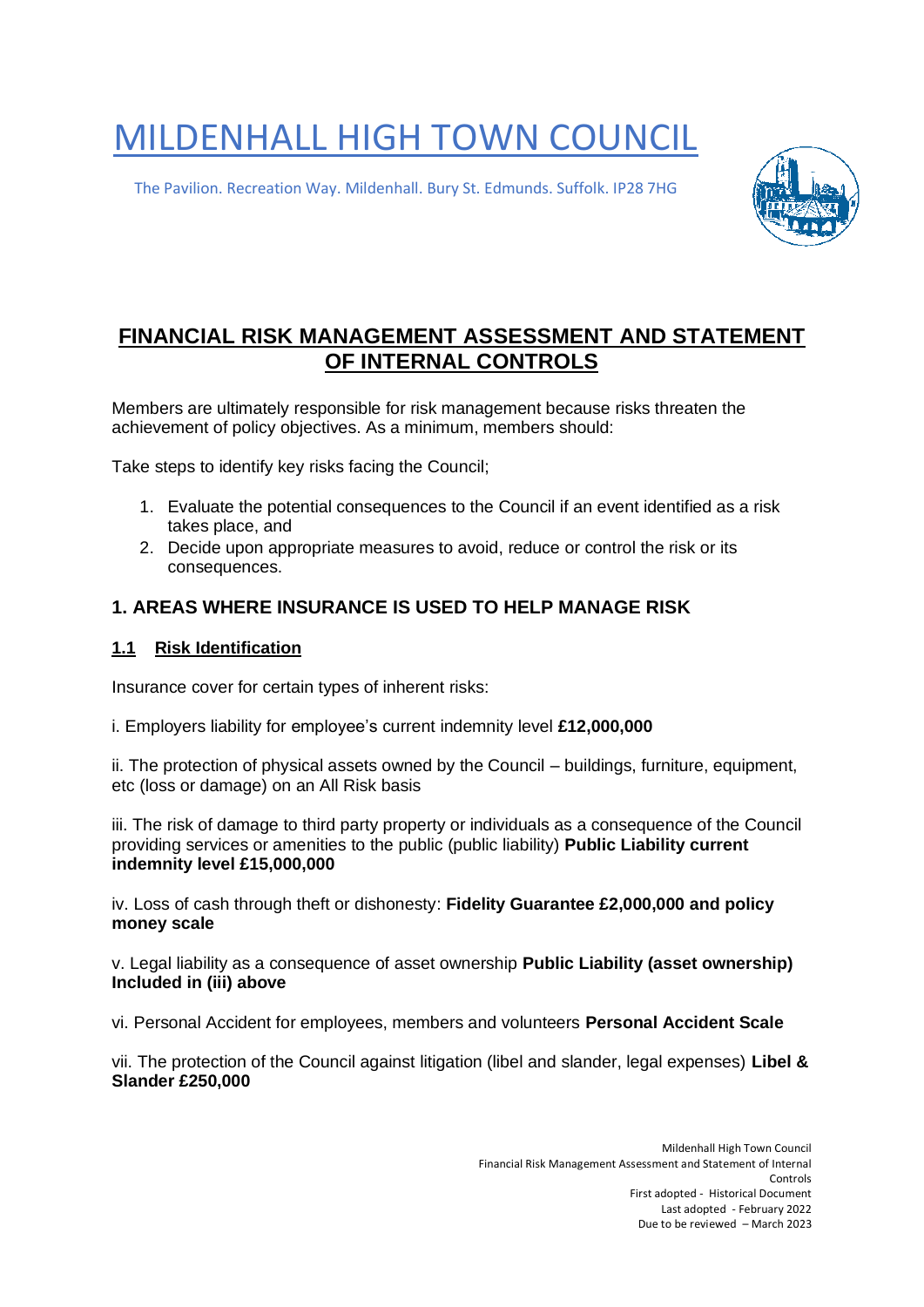#### **1.2 Internal Controls**

i. An up to date register of assets and investments **Computer updated for acquisitions and disposals on occurrence**.

ii. Regular maintenance arrangements for physical assets In house daily/weekly/monthly recorded inspections in place. **External inspections and maintenance fire equipment and gas equipment. External inspection children's playground**.

iii. Annual review of risk and the adequacy of cover **Ongoing/continuous review of insurance cover by the Town Manager**

iv. Ensuring the robustness of insurance providers **Major player, main local government specialist, financially sound per UK annual report/accounts.** 

#### **1.3 Internal Audit Assurance**

i. Review of internal controls in place and their documentation

ii. Review of management arrangements regarding insurance cover

iii. Testing of specific internal controls and reporting findings to management. **Qualified independent internal auditor who specialises in Local Councils.** 

# **2. AREAS INVOLVING OTHERS TO MANAGE RISK**

#### **2.1 Risk Identification**

i. Professional Services (architects, legal, surveyors) **Specialist professional firms used as and when required.** 

#### **2.2 Internal Controls**

i. Standing orders and financial regulations dealing with the award of contracts for services or the purchase of capital equipment **Adopted and reviewed annually.**

ii. Regular reporting on performance by suppliers/providers/contractors **Ongoing review and reporting to Committees.**

iii. Regular review of contracts **Ongoing review and prior to expiry.**

iv. Clear statements of management responsibility for each service: **Ongoing review**

v. Regular scrutiny of performance against targets **Financial Comparisons – monthly for RFO; quarterly for members.** 

vi. Adoption of and adherence to codes of practice for procurement and investment **Governed by Financial Regulations adopted 2020 and reviewed annually.**

vii. Arrangements to detect and deter fraud and/or corruption **Financial Regulations, Policies/Procedures adopted 2021, and reviewed annually***,* **supplemented by RFO checks.**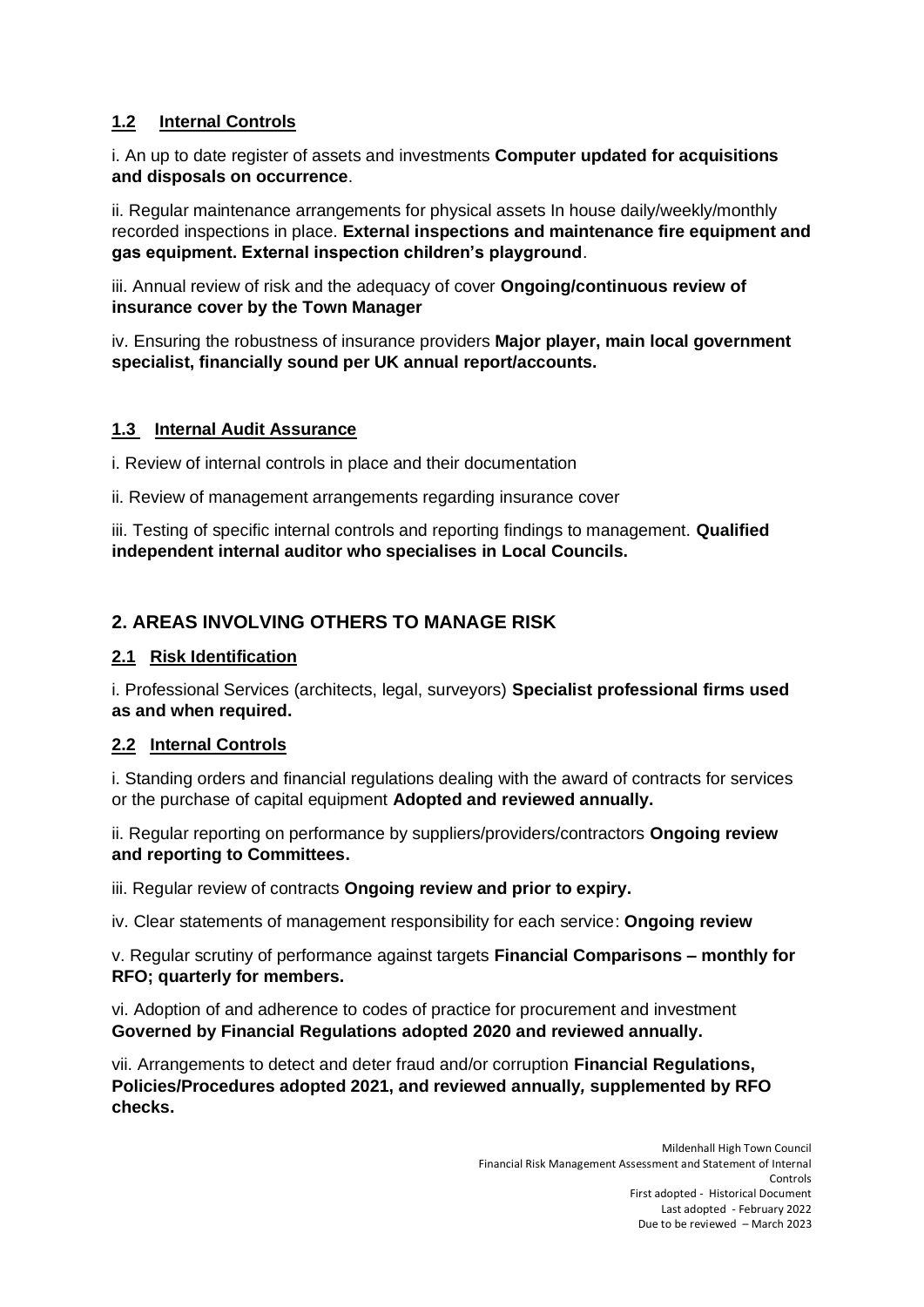viii. Regular bank reconciliation independently reviewed **Produced monthly by the Senior Administrator and checked each month by the RFO, nominated councillors to check duplicate sealed bank statements at any time.**

ix. Compliance with Data Protection Regulations May 2018 **Adoption of GDPR Action Plan April 2018, ongoing review.**

#### **2.3 Internal Audit Assurance**

#### **Internal audit testing:**

i. Review of internal controls in place and their documentation

ii. Review of minutes to ensure legal powers are available and the basis of the powers recorded and correctly applied

iii. Review and testing of arrangements to prevent and detect fraud and corruption

iv. Review of adequacy of insurance cover provided by suppliers

v. Testing of specific internal controls and reporting findings to management. **Qualified independent internal auditor who is a specialist in Local Councils.**

vi. Data Protection legislation implications May 2018 **Town Council Action Plan in place to facilitate implementation.**

# **3. AREAS WHERE RISK IS SELF MANAGED**

#### **3.1 Risk Identification**

i. Keeping proper financial records in accordance with statutory requirements *Set up to accord with the Accounts & Audit (England) Regulations 2011* 

ii. Ensuring all business activities are within legal powers applicable to Local Councils **RFO, Senior Administrator and Council's authorisation of payments all play a key part.** 

iii. Complying with restrictions on borrowing

iv. Ensuring that all requirements are met under employment law and Inland Revenue regulations **RFO, Senior Administrator and Council's authorisation.**

v. Ensuring all requirements are met under Customs & Excise regulations (especially VAT) **RFO and Senior Administrator.**

vi. Ensuring the adequacy of the annual precept within sound budgeting arrangements **Initially prepared by RFO and Senior Administrator; each Committee then reviews and agrees its budget; Establishment & Policy Committee scrutinises; Council makes final decision.** 

vii. Monitoring of performance against agreed standards under partnership agreements **Ongoing review of individual agreements.**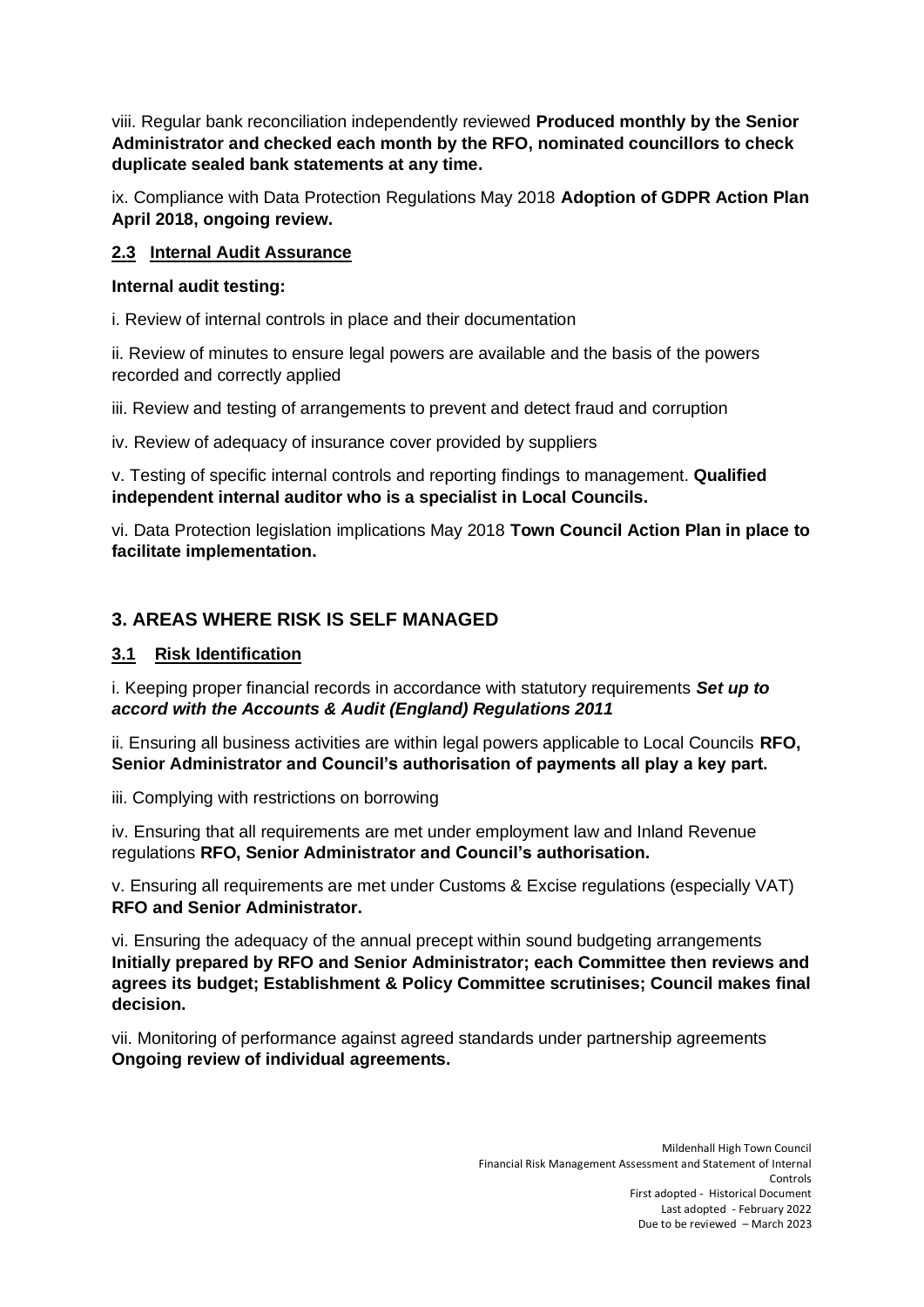viii. Proper, timely and accurate reporting of Council business in the minutes **Minutes produced within a maximum of 28 days of a meeting for approval at the next meeting of the Full Council.** 

ix. Responding to electors wishing to exercise their rights of inspection **Relevant documents readily available during the statutory notice of audit period and under the Freedom of Information Act 2000, and Publication Scheme.**

x. Meeting the laid down timetables when responding to consultation invitation

#### xi*.* **Consultations are considered by individual Councillors and/or a group of Councillors depending on the size, complexity and time frame of the consultation***.*

xii. Meeting the requirements or Quality Parish status or other accreditation **Aim to meet the requirements when formally laid down.** 

xiii. Proper document control **Deeds in locked safe, financial stationery, registers and files numbered.**

xiv. Register of members' interests and gifts and hospitality complete, accurate and **reviewed annually, including a statement that the information held remains the same.**

#### **3.2 Internal Controls**

#### **Council Policies and Procedures:**

i. Regular scrutiny of financial records and proper arrangements for the approval of expenditure **RFO and Council authorisation** 

ii. Recording in the minutes the precise powers under which expenditure is being approved

iii. Regular returns to the Inland Revenue; contracts of employment for all staff, systems of updating records for any changes in relevant legislation **Monthly and year end returned to the Inland Revenue; records updated to reflect changes in legislation Quarterly returns of VAT; RFO and Senior Administrator kept up to date by notifications from Inland Revenue and Customs/Excise.** 

v. Regular budget monitoring statements **Monthly for RFO; quarterly for members.**

vi. Regular systems of performance management undertaken.

vii. Procedures for dealing with and monitoring grants or loans made or received **Acknowledgements for monies obtained and follow up reports.**

viii. Minutes properly numbered and paginated with a master copy kept in safekeeping **Minutes numbered, paginated and official copy kept in locked safe.**

ix. Documented procedures to deal with responses to consultation requests **Considered by Committees.**

x. Documented procedures for document receipt, circulation, response, handling and filing

xi. Procedures in place for recording and monitoring members' interest **Item included on each Committee Agenda to draw attention to declaration of interests**